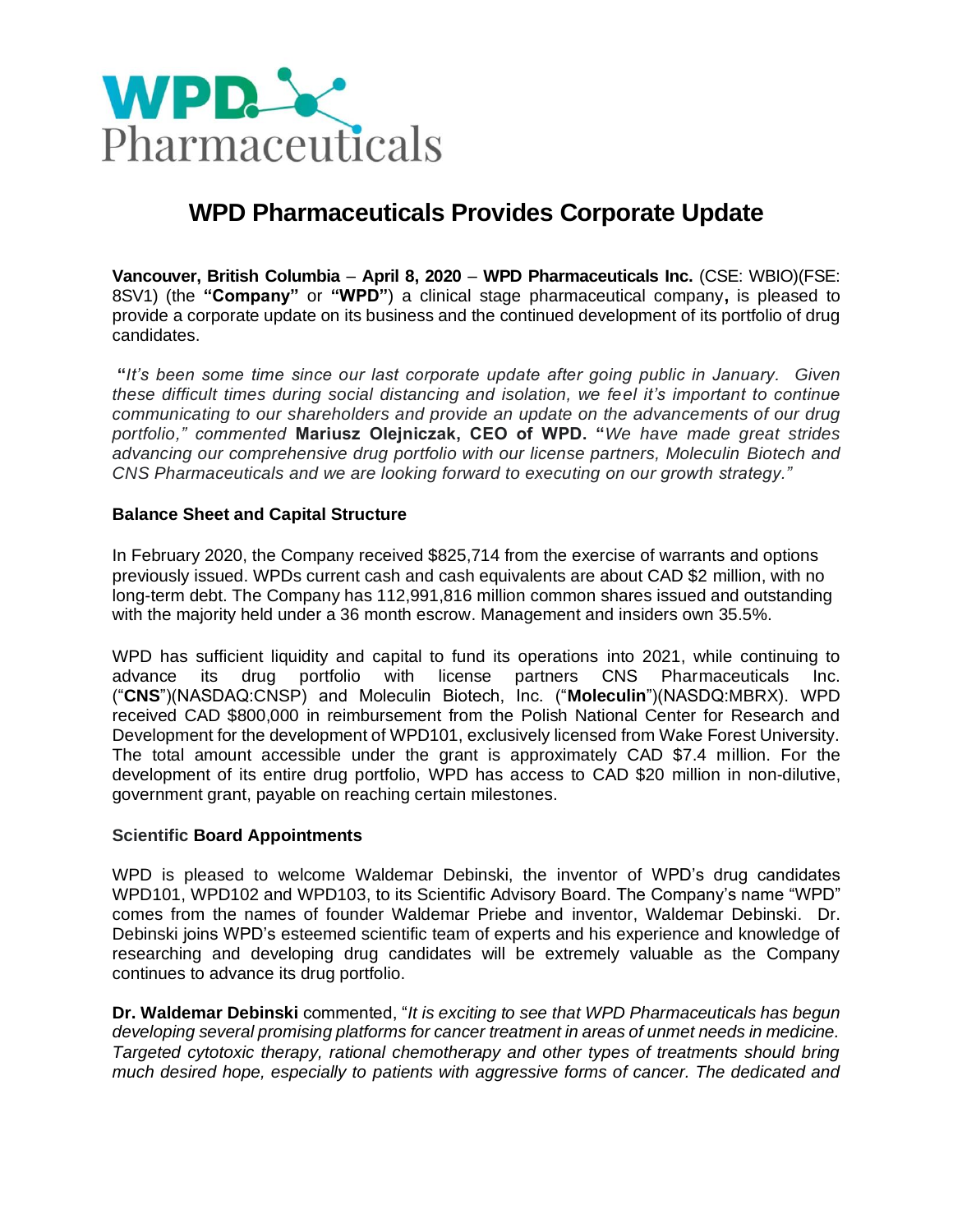*superbly trained WPD personnel will assure both timely and efficient transfer of the lab ideas to the clinic, of which I am pleased to be part."*

**Dr. Waldemar Debinski**, MD, PhD, is the Tom and Laura Hearn Professor for the Brain Tumor Center of Excellence and Director of the Brain Tumor Center of Excellence, Wake Forest Baptist Medical Center Comprehensive Cancer Center, and professor of cancer biology, radiation oncology, Microbiology and immunology, and Translational Science Institute at Wake Forest School of Medicine. He has pioneered the discovery and use of targets in malignant brain tumor cells that are not present in normal brain tissue to destroy them effectively and safely. With a broad range of expertise and experience in both basic science and preclinical models, he develops novel approaches to drug development and delivery and partners with industry for both therapeutic and licensing purposes. Debinski holds twenty- five patents on various therapeutics and other cancer-fighting solutions, including a drug candidate that uses specific molecular targets to treat glioblastoma while also being less toxic than radiation and chemotherapy and less invasive surgery.

With deep expertise in novel approaches to drug development and delivery, Dr. Debinski partners with industry for both licensing of new therapeutic approaches and their clinical development. Because cancers of the brain resemble some other solid tumors at a molecular level, he believes that his discoveries may also be applicable to other aggressive types of cancers.

# **COVID-19**

Through its license partner Moleculin, WPD is now a part of a collaboration with a leading government funded research facility in the United States to conduct research on its patented portfolio of molecular inhibitors, including drug candidate, WP1122, for antiviral properties against a range of viruses, including COVID-19. Testing will begin on the WP1122 drug for antiviral properties against viruses, including the prevalent Coronavirus. The in vivo research supporting the use of 2-DG as a dual inhibitor of glycolysis and glycosylation shows promise to defeat viruses like Coronavirus through multiple effects critical to the progression of viral infection.

WPD also announced that it has partnered with license partner, CNS on the development of several preclinical drug candidates including WP1122, which will be tested on a range of viruses including the coronavirus SARS-CoV-2. WPD will receive a portion of the development costs from CNS for WP1122 and other drug candidates for antiviral indications, and CNS will receive certain economic rights. WPD received an upfront cash payment of \$225,000 and CNS has committed to a milestone payment of \$775,000 upon the successful completion of a Phase 2 study. In return for the funding, CNS is entitled to receive 50% of the net sales of resulting commercial products in WPD's 31 licensed territories.

During this urgent global fight against COVID-19, it is the responsibility of every biotech company to remain committed to research and test its entire drug portfolio to find alternative treatments for patients.

# **Drug Portfolio Review**

To date, over CAD\$100 million has gone towards the development of the Company's robust drug development pipeline with an additional CAD\$20 million in grants conditionally awarded to the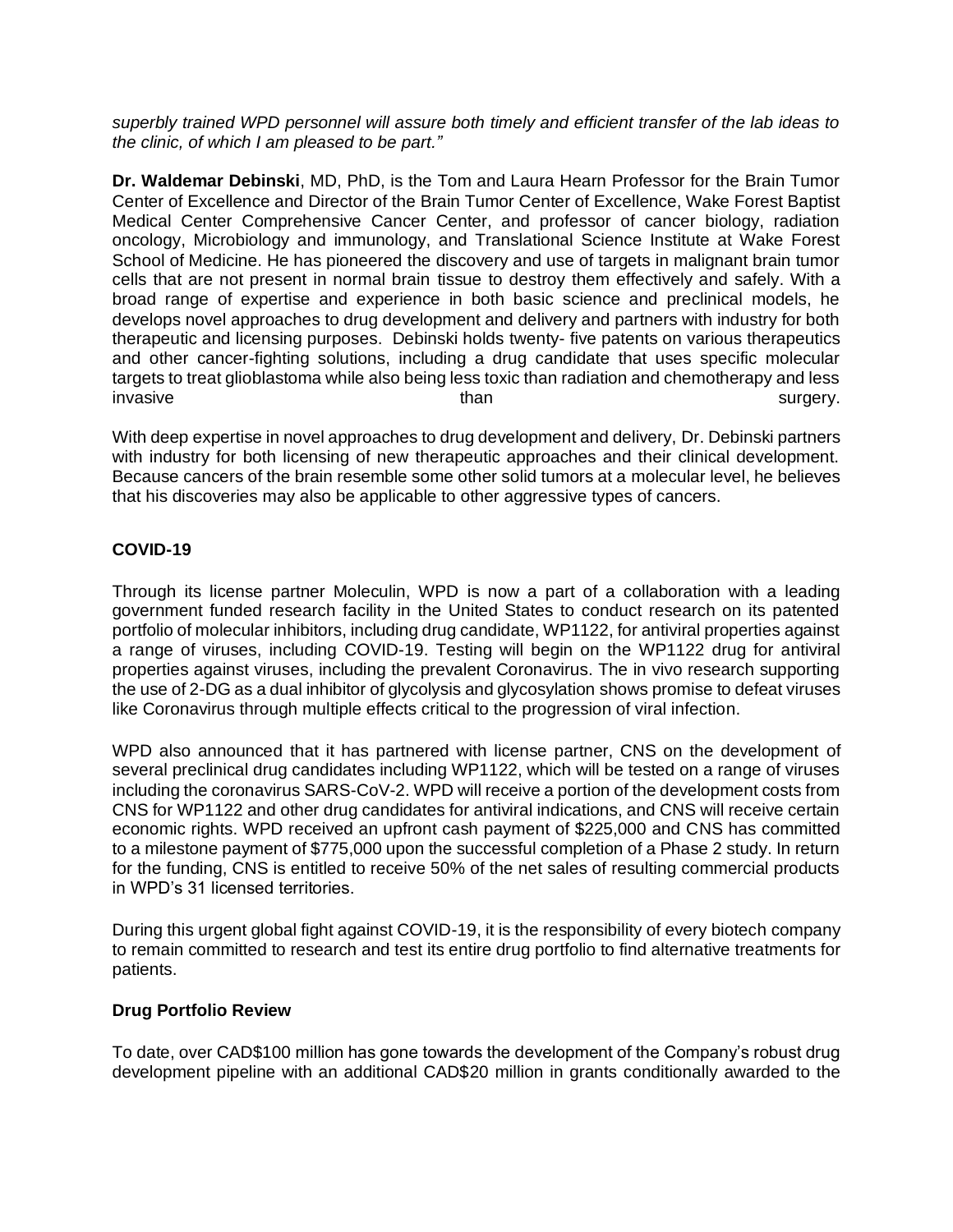Company from the NCRD in Poland. WPD has made significant developments to its drug portfolio. Highlights include:

## **Berubicin**

WPD is pleased to announce that a patient from the Phase 1 clinical trial of its Berubicin drug for the treatment of glioblastoma multiforme ("**GBM**") remains cancer free. The clinical trial was conducted by \$4Bn pharmaceutical company, Reata Pharmaceuticals, Inc, which was founded by WPD founder, Waldemar Priebe. GBM is an aggressive type of brain cancer and currently, there are no effective therapies approved to treat this disease.

Through CNS, it has also received positive feedback from the U.S. Food and Drug Administration ("**FDA**") for its Pre-IND (Investigational New Drug) meeting proposal to use Berubicin in Phase 2 clinical trials. In collaboration with CNS, initiating the Phase 2 clinical trial in the second half of this year. Concurrently, WPD and CNS will be starting the upcoming Phase I clinical trial at Children's Memorial Health Institute, the largest pediatric hospital in Poland. The Company believes this Phase I trial of Berubicin at Children's Memorial represents the first ever investigation of an anthracycline and topoisomerase II inhibitor in pediatric brain tumors.

### **Annamycin**

WPD's annamycin drug candidate received positive interim results from phase 1/2 clinical studies in acute myeloid leukemia ("**AML**"). WPD's license partner Moleculin disclosed additional positive interim safety and efficacy data from one of the two ongoing open label, single arm Phase 1/2 studies of Annamycin for the treatment of relapsed or refractory AML.

# **WPD Drug Portfolio**

In February 2020, WPD was granted a key patent exclusively licensed from Wake Forest University and the patent relates to the WP101, WPD102 and WPD103 drug candidates, used in the therapy of GBM multiform and other tumors. WPD is developing WPD101, which is currently in preclinical development and its consistent anticancer properties are demonstrated and validated in dogs with spontaneous GBM closely resembling GBM in human patients. Overall, results of these studies indicate the significant potential of WPD101 demonstrating the same effective treatment of GBM in humans. Phase I clinical trials are expected to begin in the next 12 months.

#### **Acquisition of Drug Candidates – WP1122 and WP1732**

WPD completed the acquisition of exclusive sublicenses for two pancreatic cancer drug candidates, WP1122 and WP1732 from license partner Moleculin. The acquisitions bring the total development funding spent on WPD's portfolio of drugs under license to over USD\$100 million. The territory covered by the patents includes 30 countries in Europe and Asia, including Russia.

The licensed drug candidates, WP1122 and WP1732, are both considered promising potential therapies for treating pancreatic cancer, among other highly resistant tumors. Both candidates were developed at a leading cancer center in the U.S.

#### **About WPD Pharmaceuticals**